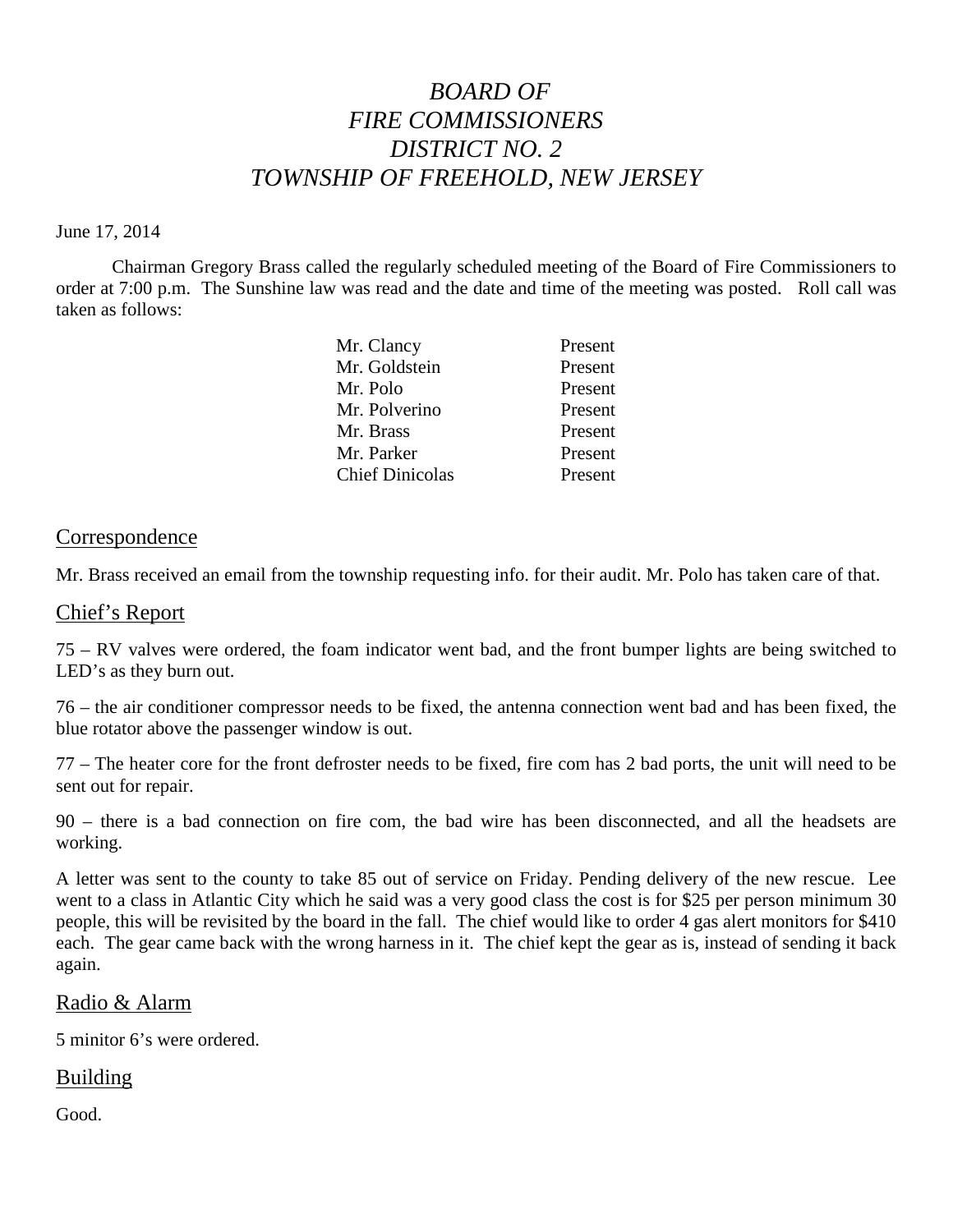# Insurance

Mr. Goldstein needs the points for LOSAP and a list of new members and resignations from the Chief.

Holmes & McDowell PNC enhancements will be auto added some will only be added if you select them the decision will be made next month.

The rescue will be insured as of July  $16<sup>th</sup>$ .

# **Maintenance**

The ground ladder testing is complete. 90 will be tested tomorrow, the pumps will be getting tested next Monday and Tuesday. Testing is being done by UL.

# **New Business**

The Board discussed the Bond Council Resolution they also gave Mr. Polo and Mr. Brass the authority to make decisions that are needed right away. Mr. Clancy made a motion and Mr. Polverino 2<sup>nd</sup> it and it was approved.

# Old Business

The chief is going to start getting 85 ready to go and the new truck to come into the firehouse.

# Treasurer's Report

The money from the environmental cleanup totaling \$100,000 was put into a trust account at TD Bank.

| <b>Freehold Savings Bank</b> |                         |                |
|------------------------------|-------------------------|----------------|
|                              | Checking                | 842.45         |
|                              | <b>Money Market</b>     | 607,634.60     |
|                              | CD                      | 1,023,616.87   |
| Total assets:                |                         | \$1,632,093.92 |
| June Bills                   |                         |                |
| 9166                         | JCP & L                 | 229.28         |
| 9167                         | <b>Staples</b>          | 184.31         |
| 9168                         | NJ Natural Gas          | 74.01          |
| 9169                         | Verizon                 | 472.74         |
| 9170                         | <b>Verizon Wireless</b> | 638.26         |
| 9171                         | Cablevision             | 259.09         |
| 9172                         | Zep Sales & Service     | 875.76         |
| 9173                         | E. Freehold Fire Co.    | 25,000.00      |
| 9174                         | Dave Goldstein          | 2,000.00       |
| 9175                         | NJ Fire Equip.          | 8,930.07       |
| 9176                         | <b>ESI</b> Equip        | 9,623.00       |
| 9177                         | Fire & Safety           | 653.52         |
| 9178                         | <b>VFIS</b>             | 133,539.50     |
| 9179                         | Ocean Security Sys.     | 270.00         |
| 9180                         | Twsp. of Freehold       | 53.88          |
| 9181                         | All Hands Fire Equip    | 2,886.85       |
| 9182                         | Amer. Uniform & Supply  | 758.91         |